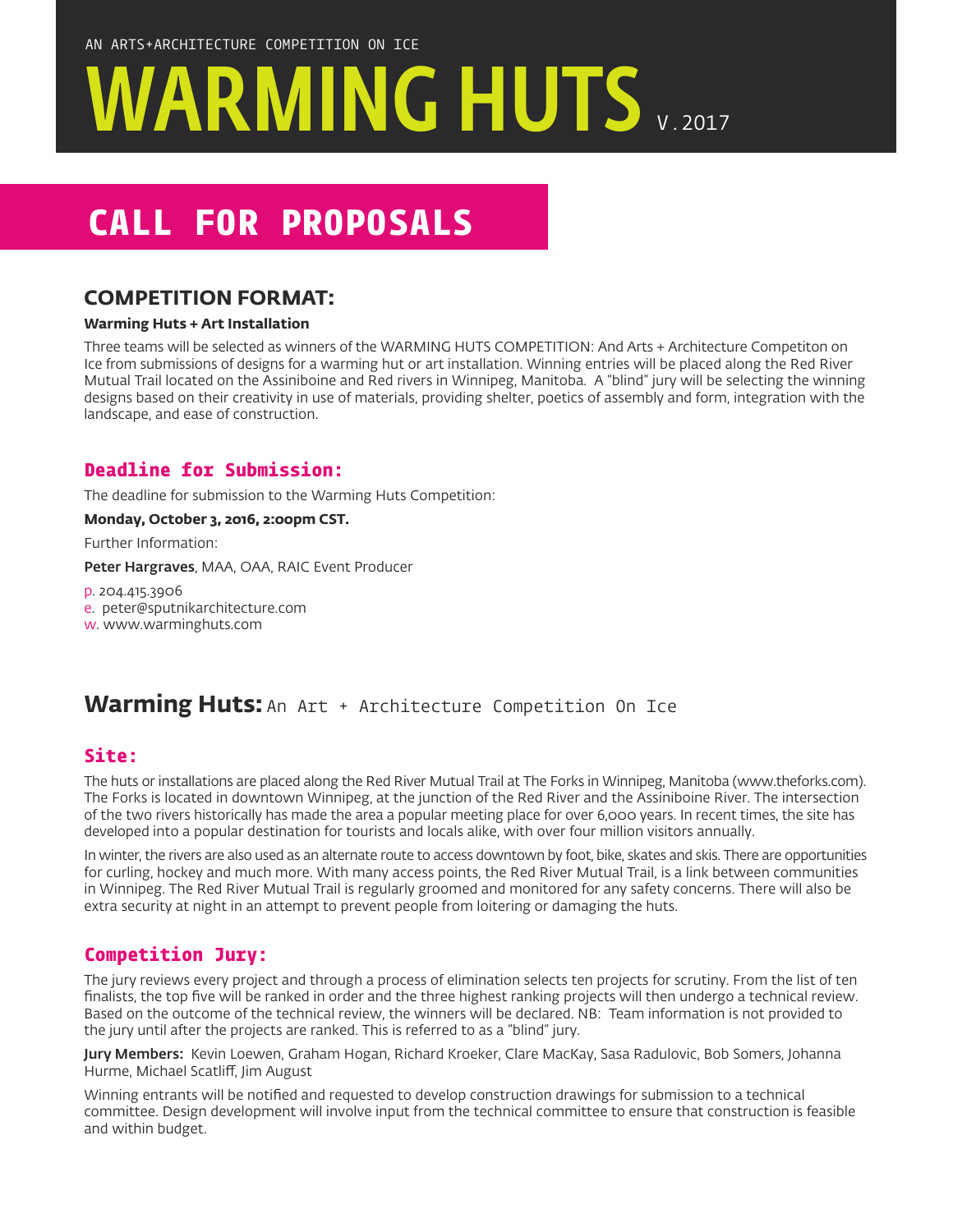## **Competition Jury:***continued*

The Forks Renewal Corporation will provide construction teams, directed by a Project Manager hired by The Forks.

Teams are asked to submit final construction drawings at the beginning of November in order that the construction teams may begin the fabrication process.

Winning teams will spend time in Winnipeg after the huts and art installations have been installed on the Red River Mutual Trail. Several days of activities will be planned around the celebration of the new huts with the design and construction teams. These events include speaking engagements, critiquing design studios at the University of Manitoba School of Architecture, and field trip to Lake Winnipeg. These events are intended to provide the opportunity for visitors of The Forks to engage directly with the design teams. Members of the design team will be expected to meet with media and explain their designs.

## **Eligibility for the 2017 Competition:**

This call for entries is open to all professional designers (or teams of designers) who have a proven portfolio of design work. Each design team must include an artist and a member of a recognized architectural association. Membership includes registered architects and intern members. The organizers encourage the formation of multi-disciplinary teams.

## **Submission Requirements:**

Teams are asked to login in to the competition site at: www.warminghuts.com

The entries must be sent electronically as two separate PDF files not exceeding 5MB each. Entries must contain (in this order) the following documents, written in English:

#### **Team Information Sheets** Four (4) page maximum, (8.5"x11" or A4)

- Name of the project followed by your unique registration number (this number must also appear on each Design Proposal Sheet)
- Design team member names with brief CV
- Name of contact person, including contact coordinates
- A 100-word description of the team, highlighting the strength of this multidisciplinary association
- Artist Information: Name, location, and date of recent publications, exhibits, or performances
- Architect Information: Name of Professional Association to which the architect or intern member is registered
- Four images of selected projects for which team members have been responsible, followed with a brief description of each project
- This information will be withheld from the jury until the final selection of winners. It will only be used to verify that winning teams include artists and registered architects or interns

#### **Design Submission Sheets**

- Page One (11" x 17" or A3): Project Summary (include registration number)
	- A 150-word text describing the concept and presenting the experience offered to the visitors
	- Layout of selected images & drawings describing the project
- Page Two (11" x 17" or A3): Images & drawings (include registration number)
	- Four main views or elevations of the hut indicating size and specific indication of materials (entrant is free to choose the scale)
	- A perspective showing the hut in its entirety

#### **To submit your design proposal, go to www.warminghuts.com/submissions.**

#### The deadline to receive proposals electronically is Monday, October 3, 2016, 2:00pm CST.

Proposals may be presented as part of an online exhibition. By taking part in this call for proposals, entrants authorize Warming Huts: Art & Architecture Competition on Ice, to make public, exhibit and disseminate their proposals.